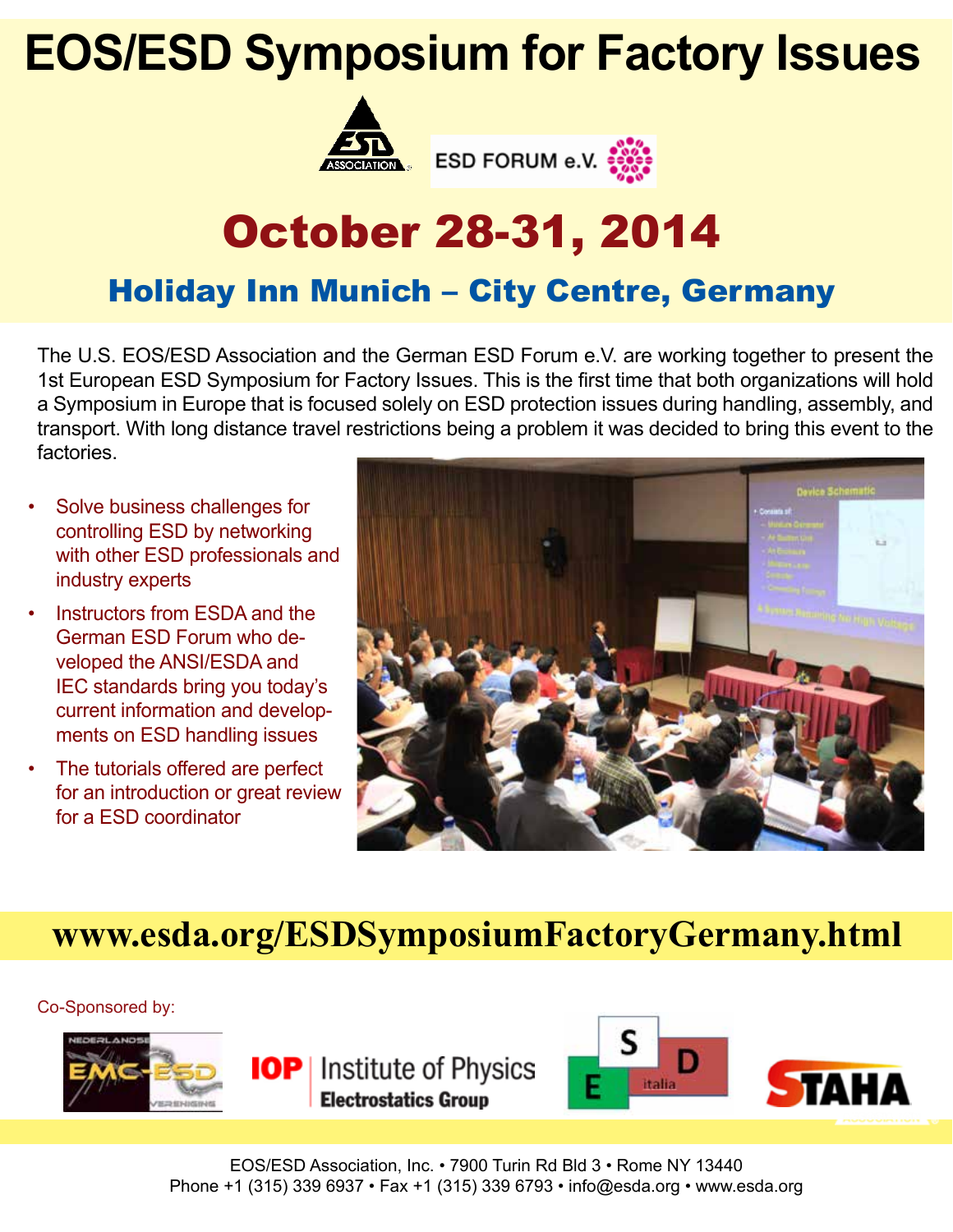## **SEMINARS**

## **Tutorial I: ESD Basics**  OCTOBER 28, 2014 • 9:00 - 12:00

Instructor: Wolfgang Stadler, *Intel;* Reinhold Gaertner, *Infineon Technologies*

The seminar starts with an introduction of the basic physical concepts of electrostatics (charge, current, fields, resistances…). The mechanisms of charge generation and threats imposed to devices by these charges and the corresponding electrostatic discharge (ESD) models are discussed, as well as the correlation of those models to threats in real-world scenarios. Based on this, fundamental concepts of on-chip ESD protection and external ESD protection are summarized.

## **Tutorial II: ANSI/ESD S20.20 Process Design Overview** OCTOBER 28, 2014 • 13:30-17:00 OCTOBER 29, 2014 • 9:00 - 12:00

Instructor: John Kinnear, *IBM*

This overview provides instruction on designing and implementing an ESD control program based on ANSI/ESD S20.20. The course provides participants with the tools and techniques to help with the selection of the ESD controls that are appropriate for the devices to be handled.

The following topics are covered

- ANSI/ESD S20.20 Administrative Requirements
- Grounding/Bonding Systems
- Personal Grounding
- ESD Controls for the EPA
- Packaging Requirements

## **Tutorial III: Measurement Techniques and Risk Assessment** OCTOBER 28, 2014 • 13:30-17:00

Instructor: Reinhold Gaertner, *Infineon Technologies;* Wolfgang Stadler, *Intel*

This part of the seminar describes the measurement techniques that are needed for elements of ESD control programs are described in detail in part II and II. This covers measurement methods for compliance verification, product qualification, and trouble-shooting. These techniques will be demonstrated by actual measurements on materials and products. The seminar ends with an overview of risk analysis and trouble-shooting methodologies applied to actual field problems.

#### **ABOUT THE INSTRUCTOR**



Wolfgang Stadler received his diploma degree in physics in 1991 and in 1995 the PhD degree from the Technical University Munich. 1995 he joined the semiconductor division of Siemens, which became Infineon Technologies. 2011 he joined Intel Mobile Communications (IMC). At IMC he is now responsible for ESD/latch-up testing and qualification, for ESD control programs, and ESD fab support. Additionally, he is teaching Electronics

at the University of Applied Science in Munich. Wolfgang holds several patents in ESD-related topics. He is author or co-author of more than 100 technical papers and has co-authored a book on ESD simulation. He is an active member of the German ESD Forum and several ESDA working groups. He is the committee chair of the ESDA WG 5.4 (Transient Latch-up) and he is co-chairing ESDA WG 17 (Process Assessment). He was elected to the Board of Directors to serve the ESD Association for 2014–2016.



John Kinnear is an IBM Senior Engineer specializing in process & system technology, and facility certification in accordance with ANSI/ ESD S20.20. He has been the ESD Site Coordinator for the Poughkeepsie site since 1989 and is currently the ESD Coordinator for IBM. As a member of the ESD Association since 1990, John has served in several Standards Development Committees. John is the appointed Technical Adviser to the United

States National Committee/IEC Technical Committee 101, where he represents the United States to the International Electrotechnical Commission (IEC). As Chair of the ESDA's Facility Certification (ANSI/ESD S20.20) development program, John coordinated the initial development of Lead Assessor training, ISO Registrar Certification and witness audits. John has served as ESD Association Vice President, Senior Vice President and President. He has also served as past General Chairman of the 2004 EOS/ESD Symposium. For his contributions to the ESD Association John was presented with the Joel Weidendorf Award for Standards in 2005, the Outstanding Contribution Award in 2006, and the President's Award in 2010. John has presented many papers both internal to IBM and at external conferences. He participates as an instructor for the Program Management series and has presented tutorials in North America and Asia. John also holds patents in the industry.



Reinhold Gaertner received his diploma in physics from the Technical University of Munich in 1987. Then he joined the Federal Armed Forces University Munich, where he was working on measurement techniques for ESD protective packaging materials. After working as an independent ESD consultant, he joined Siemens Semiconductors in 1996; which is now Infineon Technologies. He is responsible for all problems regarding external ESD protection at

Infineon worldwide and also for problems in customer production, as well as for ESD device testing for qualification. Since 1989, he has lectured on static control and since 1991, he has been an active member of the German ESD Association, where he has been acting as vice president for the last couple of years. Since 1995, he has worked in the ESD standardization of IEC TC101, where he is currently convener of two working groups (static decay and device testing). In 2009, he received the outstanding contribution award of the ESDA and in 2011 he joined the ESDA board of directors.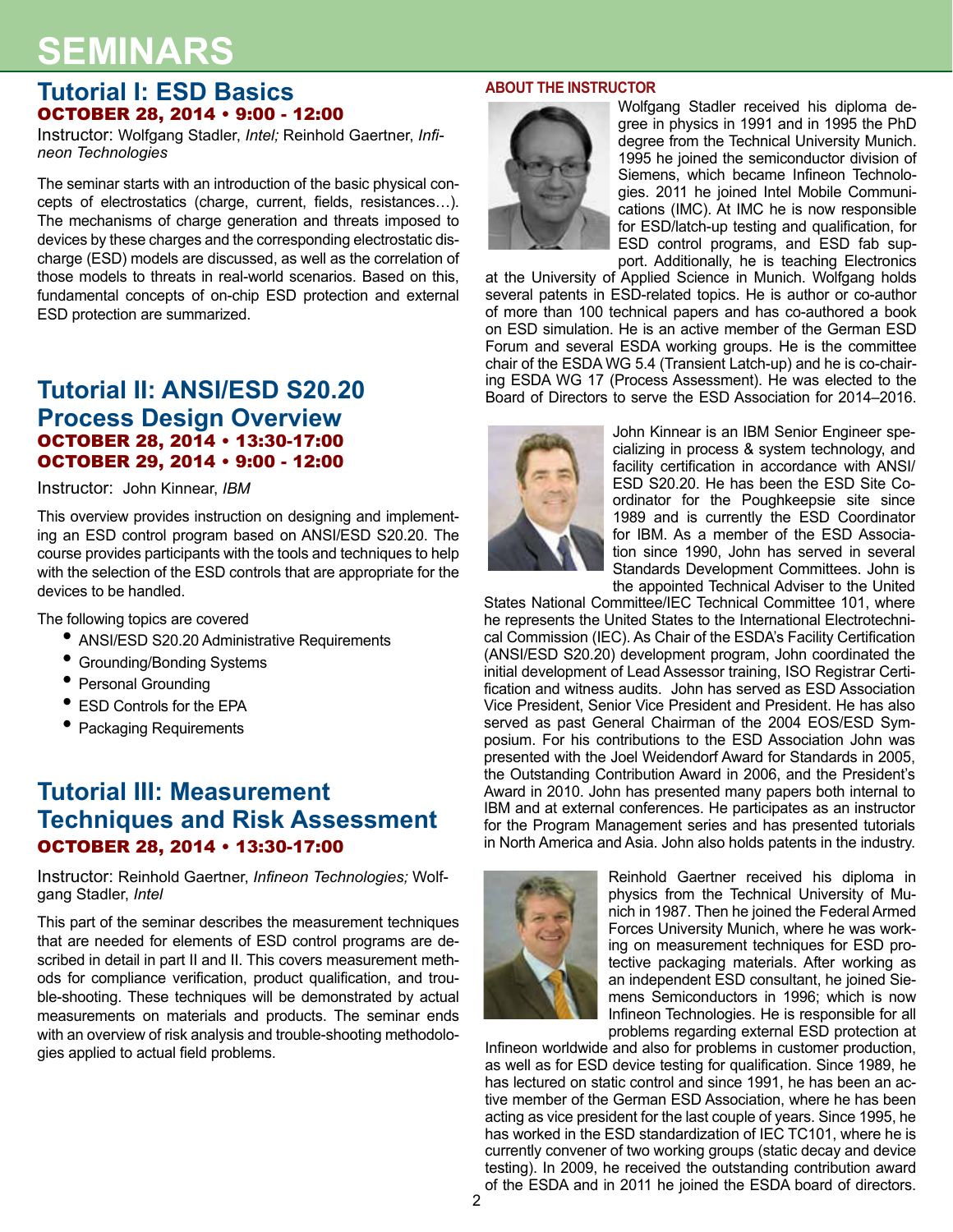## **EOS/ESD SYMPOSIUM FOR FACTORY ISSUES IN GERMANY**

## **SCHEDULE**

| <b>Tuesday October 28, 2014</b>   |                                                                                                           | Thursday October 30, 2014 continued |                                                                                 |  |  |  |  |  |  |  |  |
|-----------------------------------|-----------------------------------------------------------------------------------------------------------|-------------------------------------|---------------------------------------------------------------------------------|--|--|--|--|--|--|--|--|
| 8:00-9:00                         | Registration                                                                                              | 14:15-14:45                         | 2.1: Soldering Iron Tip Grounding                                               |  |  |  |  |  |  |  |  |
| $9:00 - 10:15$<br>10:15-10:45     | Tutorial I: ESD Basics Part 1<br><b>Break</b>                                                             | 14:45-15:15                         | 2.2: Electrostatic Discharges from<br>Automotive Cable Harnesses                |  |  |  |  |  |  |  |  |
| 10:45-12:00                       | Tutorial I: ESD Basics Part 2                                                                             | 15:15-15:45                         | Break, Exhibition                                                               |  |  |  |  |  |  |  |  |
| 12:00-13:30                       | Lunch                                                                                                     | 15:45-16:15                         | 2.3: ESD Process Capability Analysis                                            |  |  |  |  |  |  |  |  |
| 13:30-15:00                       | Tutorial II: ANSI/ESD S20.20 Process<br>Design Overview Part 1                                            | 16:15-16:45                         | 2.4: Factory Floor Audit and CDM/CBE<br>on PCBA Assembly Line                   |  |  |  |  |  |  |  |  |
| 15:00-15:30                       | <b>Break</b>                                                                                              | 16:45-17:15                         | 2.5: Correlation CBE to CDM Qualification                                       |  |  |  |  |  |  |  |  |
| 15:30-17:00                       | Tutorial II: ANSI/ESD S20.20 Process<br>Design Overview Part 2                                            | 17:15-18:00                         | Break, Exhibition                                                               |  |  |  |  |  |  |  |  |
| <b>Wednesday October 29, 2014</b> |                                                                                                           | 18:00-19:00                         | Workshop: Is the industry prepared for the<br>increased threat with CDM stress? |  |  |  |  |  |  |  |  |
| 8:00-9:00                         | Registration                                                                                              |                                     | Moderator: Reinhold Gaertner, Infineon Technologies                             |  |  |  |  |  |  |  |  |
| $9:00 - 10:15$                    | Tutorial II: ANSI/ESD S20.20 Process<br>Design Overview Part 3                                            | Friday October 31, 2014             |                                                                                 |  |  |  |  |  |  |  |  |
| 10:15-10:45                       | <b>Break</b>                                                                                              | 8:00-8:30                           | Registration                                                                    |  |  |  |  |  |  |  |  |
| 10:45-12:00                       | Tutorial II: ANSI/ESD S20.20 Process                                                                      | 8:30-9:15                           | Invited Talk #3: From ESD Spec to<br><b>Silicon Solutions</b>                   |  |  |  |  |  |  |  |  |
|                                   | Design Overview Part 4                                                                                    |                                     | Michael Mayerhofer, Infineon Technologies                                       |  |  |  |  |  |  |  |  |
| 12:00-13:30                       | Lunch                                                                                                     | $9:15-9:45$                         | 3.1: Electrostatic Properties of Apparels                                       |  |  |  |  |  |  |  |  |
| 13:30-15:00                       | Tutorial III: ESD Measurement Techniques                                                                  | 9:45-10:15                          | 3.2: Room Ionization in FPD Manufacturing                                       |  |  |  |  |  |  |  |  |
|                                   | and Risk Assessment, Part 1                                                                               | 10:15-10:45                         | Break, Exhibition                                                               |  |  |  |  |  |  |  |  |
| 15:00-15:30                       | <b>Break</b>                                                                                              | 10:45-11:15                         | 3.3: Flooring Design and ESD Selection                                          |  |  |  |  |  |  |  |  |
| 15:30-17:00                       | Tutorial III: ESD Measurement Techniques<br>and Risk Assessment, Part 2                                   |                                     | Criteria                                                                        |  |  |  |  |  |  |  |  |
| Thursday October 30, 2014         |                                                                                                           | 11:15-11:45                         | 3.4: Electrode Anomaly with Epoxyresin Floors                                   |  |  |  |  |  |  |  |  |
| 8:00-9:00                         | Registration                                                                                              | 11:45-12:15                         | 3.5: Evaluation of Footwear and Flooring<br>Systems                             |  |  |  |  |  |  |  |  |
| 9:00-9:15                         | Welcome, Introduction of Program                                                                          | 12:15-13:45                         | Lunch                                                                           |  |  |  |  |  |  |  |  |
| $9:15 - 10:00$                    | Invited Talk #1: The Variety of Electrostatic-                                                            | 13:45-14:30                         | Invited Talk #4: An Update to ANSI/ESD S20.20 -                                 |  |  |  |  |  |  |  |  |
|                                   | Induced Discharges: Basics and Surprising<br><b>Effects - Experimentally Demonstrated</b>                 |                                     | 2014 and IEC 61340-5-1 Ed 2<br>John Kinnear, IBM                                |  |  |  |  |  |  |  |  |
|                                   | Pit Jacob, EMPA                                                                                           | 14:30-15:00                         | 4.1: ESD Control Program Improvement at NXP                                     |  |  |  |  |  |  |  |  |
| 10:00-10:30                       | Break, Exhibition                                                                                         | 15:00-15:30                         | 4.2: Static Management Program                                                  |  |  |  |  |  |  |  |  |
| 10:30-11:00                       | 1.1: Uncertainities in Electrostatic Field<br>Measurements                                                | 15:30-16:00                         | Break, Exhibition                                                               |  |  |  |  |  |  |  |  |
| 11:00-11:30                       | 1.2: Performance of Electrostatic Field Meter                                                             | 16:00-16:30                         | 4.3: Length to Diameter Ratio of Grounding<br><b>Wires</b>                      |  |  |  |  |  |  |  |  |
| 11:30-12:00                       | 1.3: Humidity Control Device II                                                                           | 16:30-17:00                         | 4.4: Grounding of Working Cell Structures in                                    |  |  |  |  |  |  |  |  |
| 12:00-13:30                       | Lunch                                                                                                     |                                     | <b>EPA</b>                                                                      |  |  |  |  |  |  |  |  |
| 13:30-14:15                       | Invited Talk #2: Electrical Overstress (EOS)<br>in Manufacturing<br>Terry Welsher, Dangelmayer Associates | 17:00-17:15                         | Wrap-up and Adjourn                                                             |  |  |  |  |  |  |  |  |

## **SYMPOSIUM COMMITTEE**

#### **Management Committee:**

Management Committee Co-Chairs: Reinhold Gaertner, *Infineon Technologies* John Kinnear, *IBM* Technical Program Chair: Wolfgang Stadler, *Intel* ESDA HQ Director of Operations: Lisa Pimpinella, ESDA

#### **Technical Program Committee:**

Frank Biege, *Hella Corporation* Reinhold Gaertner, *Infineon Technologies* Bas Grootemaat, *Kingsize Consultancy* Paul Holdstock, *Holdstock Technical Services* John Kinnear, *IBM* Marcus KOH, *Everfeed Technology Pte Ltd.* Pasi Tamminen, *Tampere University of Technology* Rainer Pfeiffle, *Wolfgang Warmbier* Guisseppe Reina, *EL/BO Service* Jeremy Smallwood, *Electrostatic Solutions Ltd* Wolfgang Stadler, *Intel* Toni Viheriakoski, *Cascade Metrology*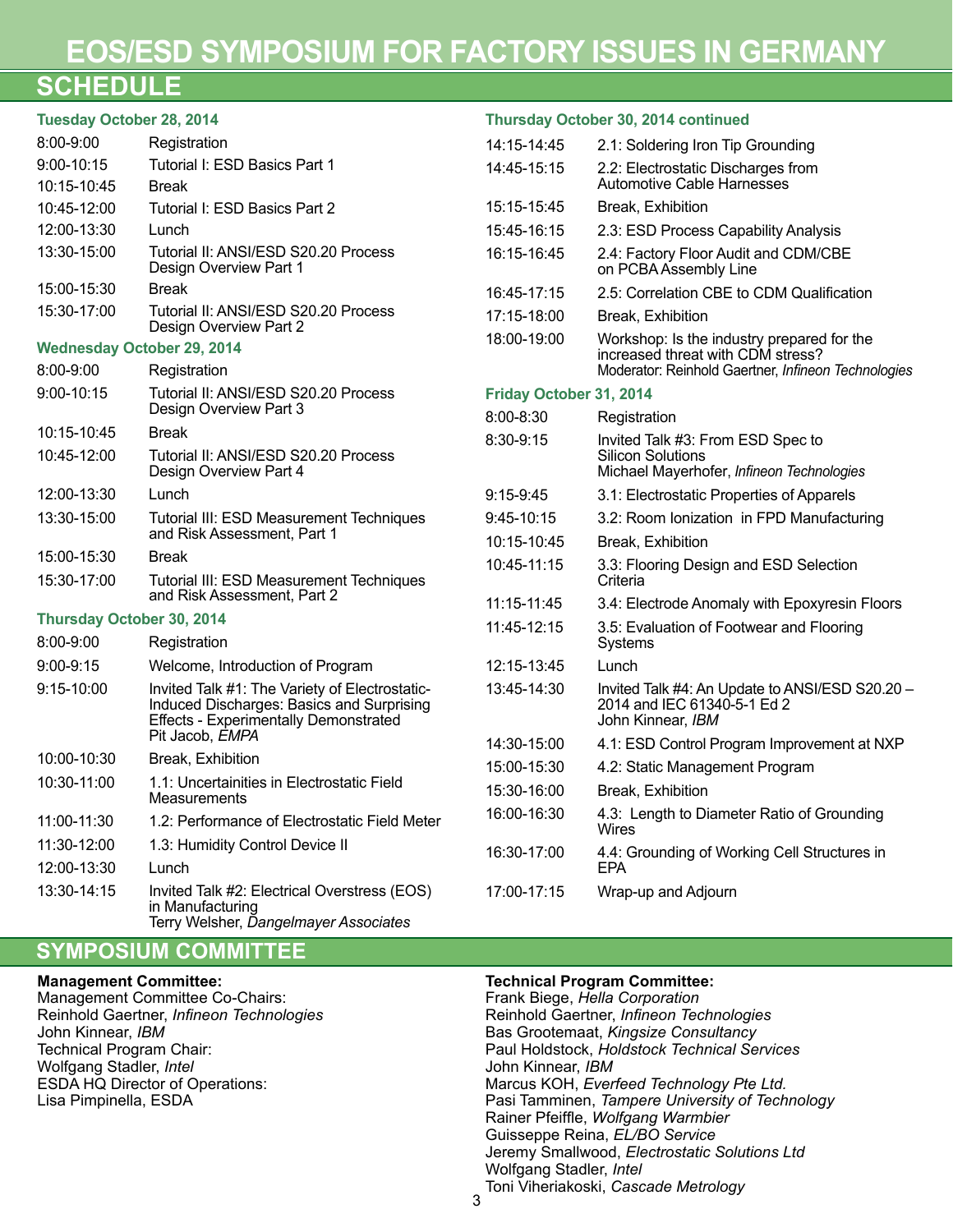## **INVITED TALKS**

## **THURSDAY, OCTOBER 30, 2014 Invited Talk #1: The Variety of Electrostatic-Induced Discharges: Basics and Surprising Effects - Experimentally Demonstrated**

## *Peter Jacob, EMPA*

ESD means a wide variety of discharge types, including direct discharge from isolating materials. It can kill electronic devices, reduce LED lifetime, and damage MEMS. As more charge is stored and the better the conductivity of the discharge "electrode" surfaces are, the "harder" the discharge appears. Of course, the geometry of the discharge path plays a decisive role, too. The presentation includes an excursion into old electrostatic generators, from which a lot of functional details serve to provide a deeper understanding of electrostatic effects in modern production lines. This knowledge also allows to conclude with useful and simple in-line preventive measures against ESD.

**Peter (Pit) Jacob** After studying Technical Physics in Munich, Peter Jacob started his professional work in 1981 as a failure analysis expert in IBM semiconductor plant Boeblingen until 1992. After a short period at Hitachi Scientific Instruments, where he was responsible for electron microscopy configurations and customer trainings, he joined ETH Zurich/ Empa as a senior expert for failure analysis on micro- and power-electronics from device to system level. In parallel to this work, in 1995 he joined to Swatch Group – EM Microelectronic Marin as a principal F/A engineer. Jacob has authored more than 60 contributed and invited papers including an ESREF Best Paper. He volunteers in the German ESD Forum, EDFAS and EuFANet. In recognition of his annual lectures in scanning electron microscopy, he was appointed in 2007 an Honorary Professor of Technical University Munich. In 2010 he received the International Barkhausen Award of Technical University Dresden.

## **Invited Talk #2: Electrical Overstress (EOS) in Manufacturing**

### *Terry Welsher, Dangelmayer Associates*

The class of device failure called Electrical Overstress (EOS) has been getting increased attention the last few years. While ESD has been investigated intensely, the other root causes of EOS have not been systematically addressed, particularly in manufacturing. Here we discuss the types of root causes (e.g, excessive voltage, current or power) that typically occur in production. The current state of prevention of these root causes is reviewed and some examples and case histories are given. Recent work in standards organizations and other industry groups is reviewed and some mitigation techniques and case histories are presented.

**Dr. Terry L. Welsher** retired from Bell Laboratories in 2001 as the director of the quality, test, & reliability department. He has been working in ESD and related issues since 1986. Dr. Welsher was chairman of the ESD Association standards committee 1988-1989., and was technical program chair in 1991, vice general chair in 1992, and general chair in 1993 of the EOS/ESD Symposium. He has worked in quality standards and road mapping activities with Sematech, the ESD Association, and the JEDEC 14 quality and reliability committee. He served on the board of directors of JEDEC 1999-2001. He is currently president of the ESD Association as well co-chair of the joint JEDEC/ ESDA HBM and CDM ESD working groups, two working groups on EOS best practices. He holds a BS in chemistry from Florida State University and a PhD in chemical physics from the University of Texas at Austin.

## **FRIDAY, OCTOBER 31, 2014 Invited Talk #3: From ESD Spec to Silicon Solutions**

### *Michael Mayerhofer, Infineon Technologies AG*

ESD chip-level specifications are common know-how across the ESD communities. But what those specs mean for on-chip protection design is typically just known by chip-design related engineers.Focused on automotive environments, the most severe semiconductor market, we will see how to "translate" those OEM systemlevel ESD specs to requirements for silicon-based design and how does an ESD device actually protect a 5V chip against 15kV pulses. Finally we will understand the impact on delivery time-line of the product, in case of claiming improvement due to missing an already 10x overdimensioned on-chip requirement by 100V.

**Michael Mayerhofer** studied Physics and Mathematics at the University of Innsbruck and at the University of Technology in Graz where he received an MS in "Telecommunication Engineering & Computer Science". Since 2000 he develops and supports ESD protection devices across all application fields of the semiconductor industry. Michael Joined Infineon Technologies in the Automotive Division and heads the department for "ESD Protection in Power & Mixed Signal Technologies" in 2004. He holds several patents in the field of on-chip ESD protection devices and concepts. Michael has provided publications, talks, and seminars at the ESD Forum, IEW, EOS/ESD Symposium, FSA, SSI, austrochip summer school, EMV Kompendium and more. In duties related to ESD he has traveled several times around the world. He has a special focus on ESD training for design and application engineers and technical marketing to de-mystify silicon based ESD protection.

## **Invited Talk #4: An Update to ANSI/ESD S20.20 – 2014 and IEC 61340-5-1 Ed 2**

### *John Kinnear, IBM*

The ESD process control standard, ANSI/ESD S20.20, has been updated and released in 2014. IEC 61340-5-1 is in the process of being updated to keep the two standards technically equivalent. This presentation will discuss the changes that have been made or will be made in the standards including the reasoning for the changes. The transition process for facility certification will also be presented. Questions will be welcome.

**John Kinnear** is an IBM Senior Engineer specializing in process & system technology, and facility certification in accordance with ANSI/ESD S20.20. He has been the ESD Site Coordinator for the Poughkeepsie site since 1989 and is currently the ESD Coordinator for IBM. As a member of the ESD Association since 1990, John has served in several Standards Development Committees. John is the appointed Technical Adviser to the United States National Committee/IEC Technical Committee 101, where he represents the United States to the International Electrotechnical Commission (IEC). As Chair of the ESDA's Facility Certification (ANSI/ESD S20.20) development program, John coordinated the initial development of Lead Assessor training, ISO Registrar Certification and witness audits. John has served as ESD Association Vice President, Senior Vice President and President. He has also served as past General Chairman of the 2004 EOS/ESD Symposium. For his contributions to the ESD Association John was presented with the Joel Weidendorf Award for Standards in 2005, the Outstanding Contribution Award in 2006, and the President's Award in 2010. John has presented many papers both internal to IBM and at external conferences. He participates as an instructor for the Program Management series and has presented tutorials in North America and Asia. John also holds patents in the industry.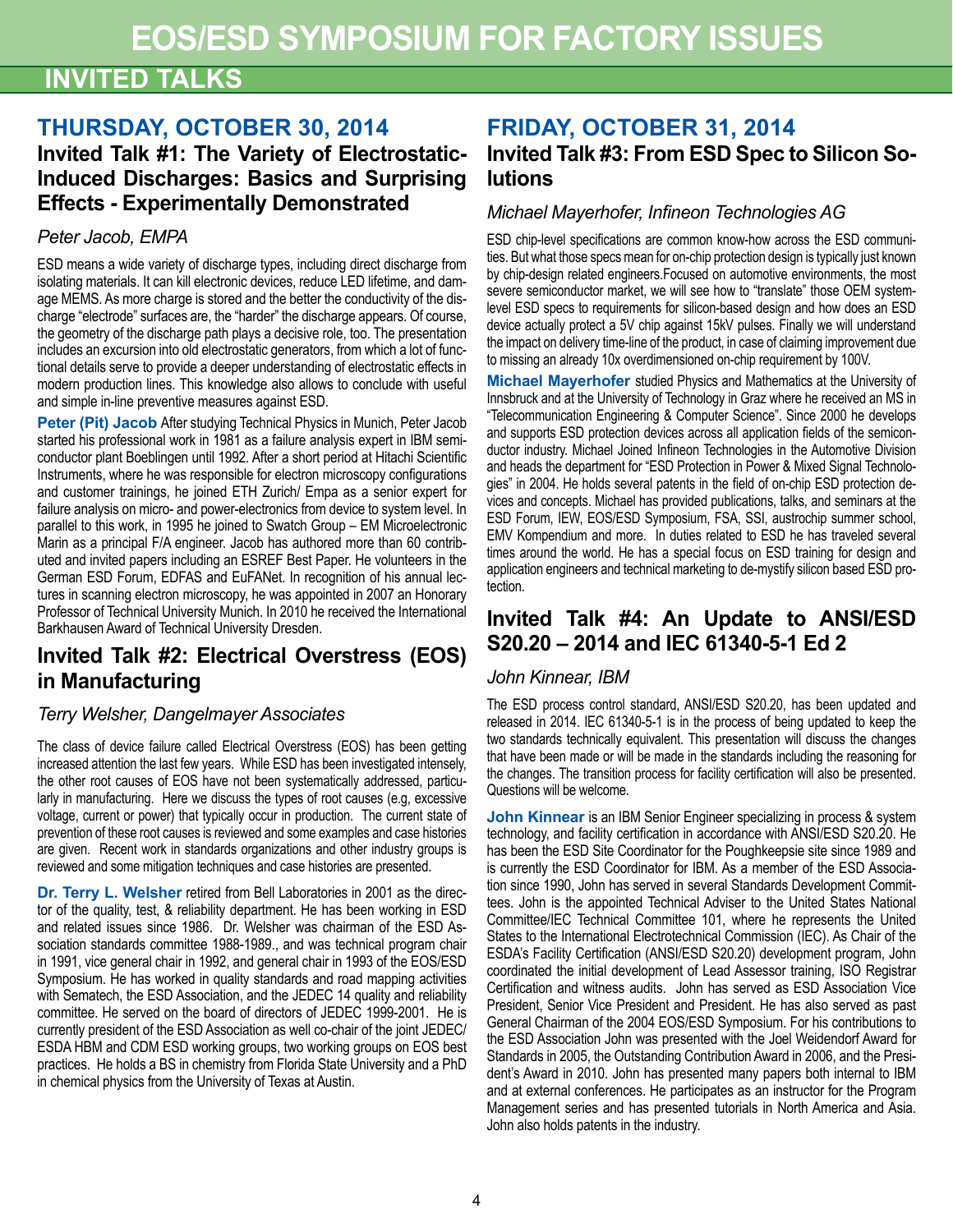# **TECHNICAL SESSIONS**

## **THURSDAY, OCTOBER 30, 2014**

#### **Technical Session 1**

#### **1.1 Uncertainties in Electrostatic Field Measurements**

*Toni Viheriäkoski, Cascade Metrology; Pasi Tamminen, Tampere University of Technology; Terttu Peltoniemite, Nokia Oyj*

Electrostatic field measurements are used for assessing process essential insulators in electrostatic protected area. A field is formed by bringing the meter into the existing field and the outcome depends on the measurement setup. Some of the most significant measurement errors and uncertainties are discussed in this presentation.

#### **1.2 Comparison of the Performance of Electrostatic Field Meter & Electrostatic Voltmeter used to Measure Electrostatic Potential on Materials and ESDs**

#### *Rainer Pfeifle, Wolfgang Warmbier; Reinhold Gaertner, Infineon Technologies*

To evaluate the ESD threat for electronic components in the field, often the charging of the component and the nearby area is measured. Commonly used instruments are electrostatic fieldmeters and non-contacting or contacting voltmeters. We compare measurements using these different instruments to help the user to select the right instrument.

#### **1.3 Humidity Control Device For Static Charge Reduction II**

#### *Albert Kow, Kek Hing, ESD Consultancy Group*

The RH static eliminator presented here is an advanced version to that presented in Singapore ESD Symposium 2012. The device comprises a moisture generator and delivery system to eliminate/minimize static charges like a maintenance-free air ionizer. This novel device is readily scalable to multiple workstations hence achieving substantial cost advantage.

#### **Technical Session 2**

#### **2.1 Soldering Iron Tip Grounding Management - EOS Safe Iron**

#### *Eddine Zergdjenah, Weller*

The main benefit from Electrical Over Stress safe grounding is protection of sensitive components during manual soldering process. Soldering tip grounding management from Weller prevents noise, interference and undesirable current flow (EOS) propagating from the power line ground.

#### **2.2 Electrostatic Discharges from Automotive Cable Harness**

#### *Jeremy Smallwood, Electrostatic Solutions Ltd*

Electrostatic discharges from charged cables have been known for some years but are little documented. In this study a 2.25m automotive wiring harness was evaluated. Voltages up to 3.8kV were easily produced at 40% r.h. by triboelectrification or induction from nearby packaging materials. Electrostatic discharges from the harness are presented.

#### **2.3 ESD Process Capability Analysis & Probabilistic Analytical Benchmarking**

#### *Marcus Koh, Maurice Goh, Yohan Goh, Everfeed*

Chronological ESD process analysis could indicate the cause of ESD Sensitive Devices' failure due to return from customers exceeding targeted control threshold. Two novel quantitative ESD risk indices are proposed to benchmark the process ESD capability using Statistical Technique with continuous data collected through Information Communication Technology (ICT).

#### **2.4 Factory Floor ESD Control Audit and CDM/CBE Investigation on PCBA Assembly Line**

*Rita Fung, Richard Wong, Shi-Jie Wen, Cisco Systems Inc.; Grace Tan, James Karp, Karkeong Yeoh, Xilinx Asia Pacific Pte Ltd.; Desmond Liu, 3M China R&D Center*

ESD audit was conducted in multiple S20.20 / JESD 625 certified contract manufacturers, accessing their capability in handling ESDs as well as investigating the sources of CDM and CBE along the manufacturing line of PCBA, test methodologies and results are reported in this paper.

#### **2.5 Discharge Waveforms of Charged Board Events and the Correlation to Charged Device Model IC Qualification**

#### *Wolfgang Stadler, Josef Niemesheim, Intel Mobile Communications; Reinhold Gaertner*, *Infineon Technologies*

There are scenarios where integrated circuits (ICs) are mounted on PCBs which might be charged-up and experience CDM-like events. Those discharges are thought to be significantly more critical for the IC than a CDM event during qualification. The CDM-risk for ICs on boards is analyzed in terms of discharge waveforms.

#### **Technical Session 3**

#### **3.1 Overview of Standards for Evaluating the Electrostatic Properties of Apparel and Apparel Materials**

*Paul Holdstock, Holdstock Technical Services*

Currently there are projects to develop test standards for evaluating electrostatic properties of apparel in IEC, ISO, CEN and CENELEC. In this overview, tests are summarized and plans for future development are explained. Tests included are: resistance, charge decay, field suppression/shielding, tribocharging, body voltage, electrostatic discharge measurement, and capacitance loading.

#### **3.2 Comparing Room Ionization Technologies in FPD Manufacturing**

*Joshua Yoo, CORE INSIGHT, INC; Dongsun Kim, JuYung Jeong, WonJoon Ho, LG Display Co., Ltd.; Arnold Steinman, Electronics Workshop*

In Flat Panel Display (FPD) manufacturing, glass plate handling generates charges both top & bottom and conventional ionization has a limit to controlling ESD and particle contamination. This paper explains FPD manufacturing and the effectiveness of alternative room ionization to improve ESD and particle control.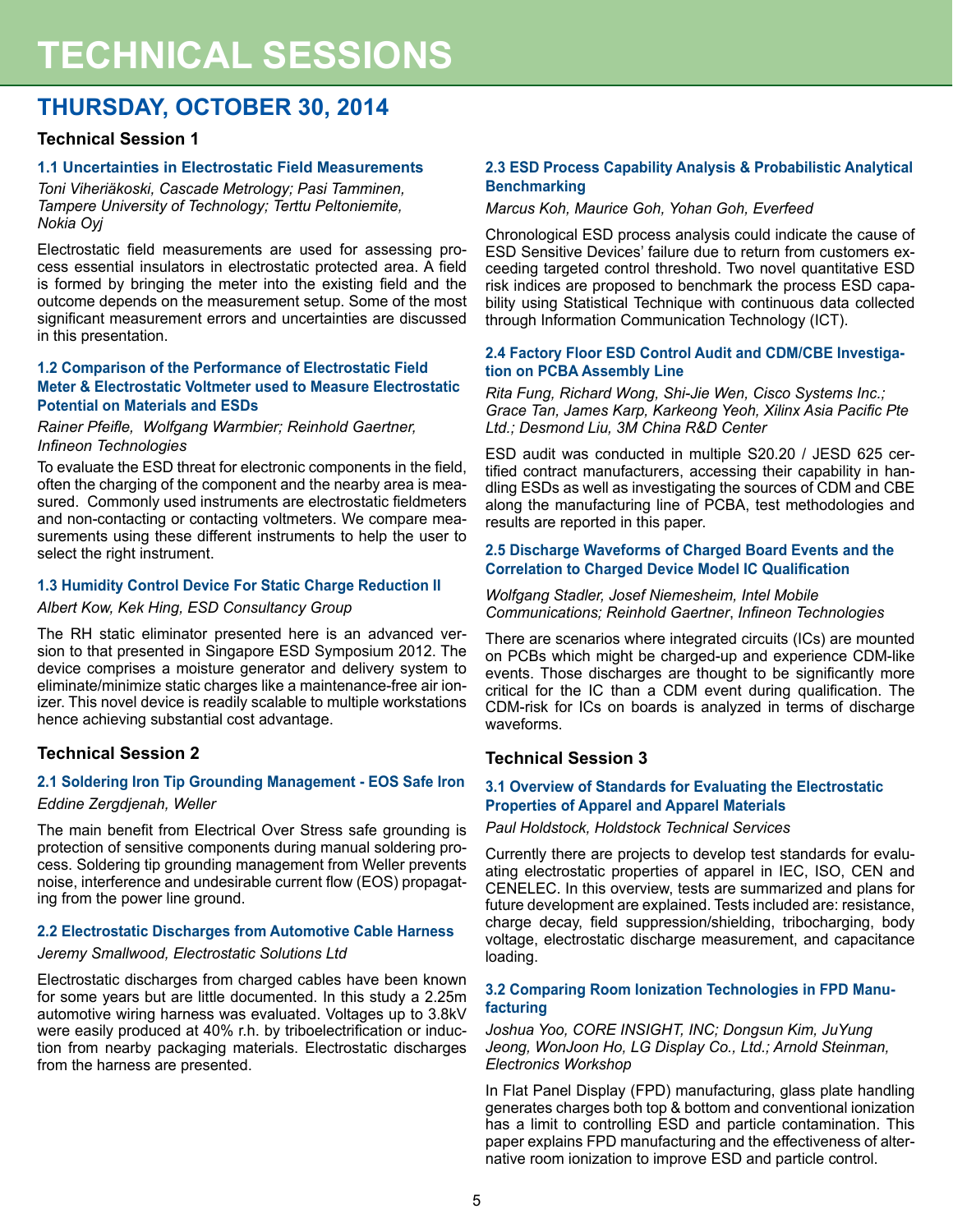#### **Technical Session 3 continued**

#### **3.3 Flooring Design and ESD Selection Criteria**

*P. Di Silvestro, Mapei; D. Carotenuto, Forbo; G.A. Reina, ELBO*

An ESD flooring realization has to consider three relevant elements: subfloor design for new buildings and subfloor management for old buildings, tiles or resin selection criteria, and ESD properties according to applicable ESD standards. In addition mechanical properties and maintenance costs play relevant roles to obtain proper solutions and ROI.

#### **3.4 Standard Electrode Anomaly with Epoxyresin Floors: A Case Study**

#### *Michael Schumacher, Enics Switzerland Ltd; Ralf Wittich, Daniel Ast, Independent ESD Engineers*

The requirements for a new factory epoxy resin floor included that it be at least dissipative in nature. Upon installation it was claimed to be conductive. A series of tests were conducted thereafter in an effort to establish its integrity as a truly ESD protective floor. The results are presented here.

#### **3.5 Evaluation of Performance of Footwear and Flooring Systems and the Influence of Environmental Moisture using Voltage Probability Analysis**

*Jeremy Smallwood, Electrostatic Solutions Ltd; Dave Swenson, Affinity Static Control Consulting LLC*

Footwear and flooring systems are used to control electrostatic charge. Existing standards use a walking test and the voltage on a person recorded. Probability analysis is introduced as a method to help determine risk. Additionally, the influence of environmental moisture on the performance of floor and footwear systems is discussed.

#### **Technical Session 4**

#### **4.1 ESD Control Program Improvement at NXP Semiconductors**

#### *Rodolphe Mirey, NXP Semiconductor*

Four years ago NXP created the role of corporate ESD control coordinator with the following goals: Improve the ESD control in the company in order to cope with the increase of ESD sensitivity of the new products, and anticipate the future higher requirements due to the technology changes.

#### **4.2 Static Management Program: A Solution to Help Control EOS/ESD Risks in Production Plants**

#### *Toni Gurga, 3M; Bernd Pfeil, DPV Elektronik Service GmbH*

A "Static Management Program" continuously monitors and records important ESD parameters. ESD trouble-spots can be more easily detected and eliminated in order to help avoid ESD damage. The measured data can be analyzed, making it possible to find and implement solutions to reduce the risks of possible ESD events.

#### **4.3 Evaluation of Length to Diameter Ratio of Grounding Wires**

#### *Ma Tao, Yohan Goh, Marcus Koh; Everfeed*

This paper describes hundreds of Testers and Test Handlers testing RFIC ESD Sensitive devices with ground noise issues, giving random and low first pass yield. The grounding techniques and choice of cables used considering theoretical, mechanical, and economical aspects, has proven to mitigate stochastic ground noise.

#### **4.4 Grounding of Working Cell Structures in EPA**

*Pasi Tamminen, Tampere University of Technology; Toni Viheriäkoski, Cascade Metrology*

Conductive objects in electrostatic protective area (EPA) should be grounded to the electrical ground. However, electrically floating metal objects can still be found and may increase ESD and electrical noise coupling challenges. In this presentation we show some common challenges with groundings and propose corrective actions to improve EPA.

## **WORKSHOP**

### **Is the industry prepared for the increased threat with CDM stress?**

Moderator: Reinhold Gaertner (Infineon Technologies) Panel: Wolfgang Stadler, Rainer Pfeifle, Toni Viheriäkoski, Giuseppe Reina, Jeremy Smallwood, John Kinnear

The Industry Council on ESD Target Levels has published a White Paper on CDM with a target for the future of 250 V; ESDA also pointed to lower robustness values in their CDM roadmap for future technologies. So far there are some papers published on how to assess the risk in production and several consortia and standardization bodies have started working on this topic. The workshop will discuss the real risks and needs in production from different perspectives like supplier and user of devices.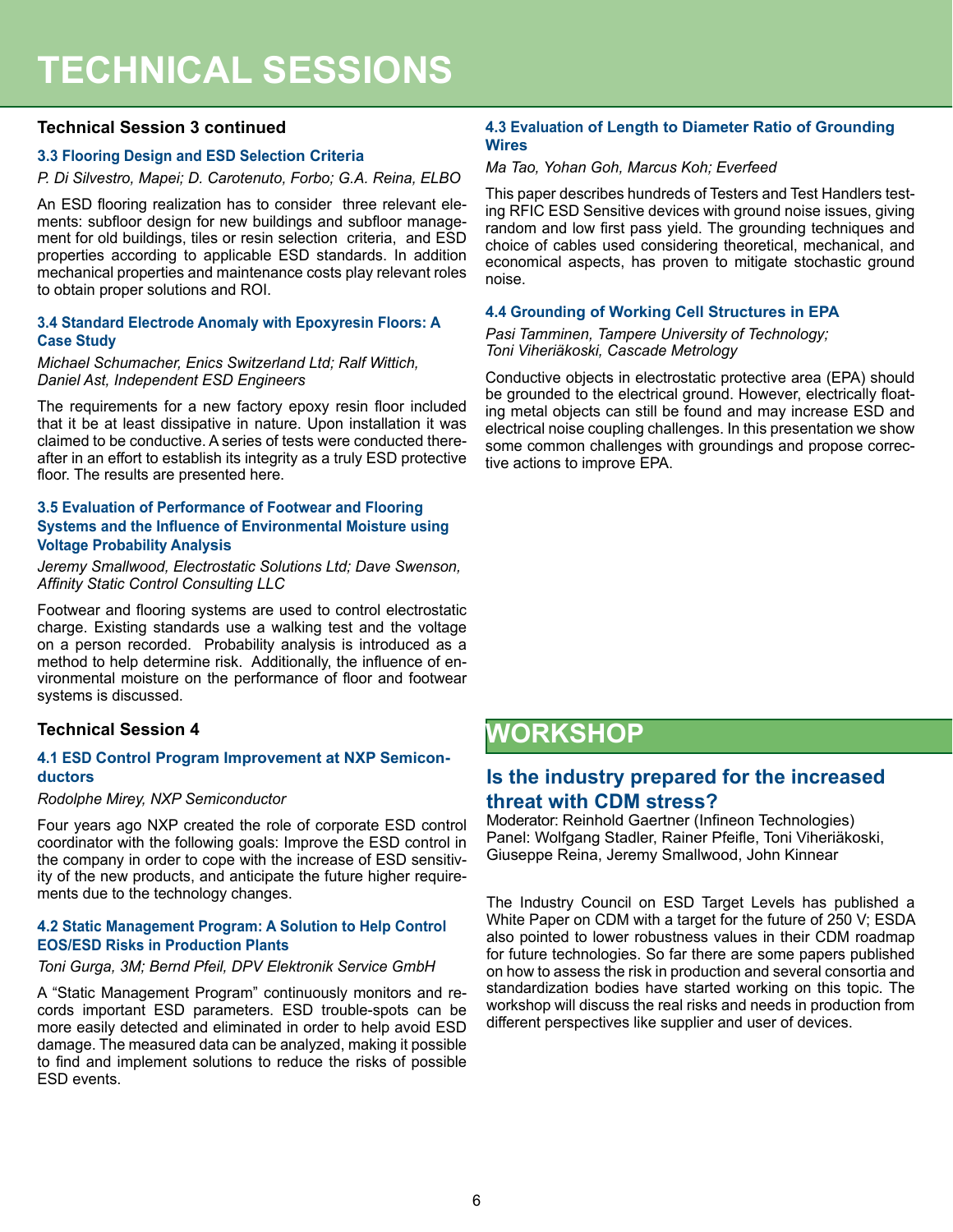# **EXHIBITS**





#### **Promote your company by exhibiting at the EOS/ESD Sym-**<br> **Promote your company by exhibiting at the EOS/ESD Symposium for Factory Issues. Table Top Exhibit Space Rental: \$1,000.00 USD - payable to ESDA only. For more information visit http://esda.org/ESDSymposiumFactoryGermany.html**

#### **BJZ GmbH & Co. KG**

Booths 5&6 Eppingen, Baden-Wurttemberg, 75031 GERMANY Web Site: www.bjz.de

#### **DPV Elektronik Service GmbH**

Booth 8 Eppingen, 75031 GERMANY Web Site: www.dpv-elektronik.eu E GmbH<br>AANY Holiday Inn Munich-City Center Munich-City Center Munich-City Center Munich Center Munich Center Munich Center Munich Center Munich Center Munich Center Munich Center Munich Center Munich Center Munich Center Munich Center

#### **ESD Consultancy Sdn Bhd**

Booth 11 **ESD Consuitancy Sɑn Bnɑ**<br>Booth 11<br>Bandar Tasik Kesuma, 43700 Beranang, Selangor. MALAYSIA Web Site: www.esdconsultancy.com/<br>
Setion Technologies GmbH

#### **Estion Technologies GmbH**

Booth 9 Griesheim, 64347 GERMANY Web Site: www.estion-tech.com

#### **Eurostat Group**

Booth 12 Pont De Poitte, F-9130 FRANCE Web Site: www.eurostatgroup.com

#### **HANS KOLB Wellpappe GmbH & Co. KG**

Booth 10 Memmingen, 87700 GERMANY Web Site: www.kolb-wellpappe.com

#### **RoodMicrotec GmbH**

Booth 13 Stuttgart, 70499 GERMANY Web Site: www.roodmicrotec.com

#### **STAHA Association**

Booth 4 08500 Lohja FINLAND Web Site: www.staha.fi

## **Wolfgang Warmbier GmbH & Co. KG**  $H R C_0 K G$  $\frac{1}{1}$

Booths 2 &3 Hilsingen, 78247 GERMANY Web Site: www.warmbier.com

#### **Accommodations:**

Holiday Inn Munich – City Centre

Hochstr. 3

81667 Munich, Germany

Phone: +49 89 4803 4444

Email: postoffice@muchb.holidayinn.com

Register online at http://tinyurl.com/oblcbm5

booking code "EOE" Room Rate= 109,-  $\epsilon$  plus 15,-  $\epsilon$  for breakfast (Mandatory)